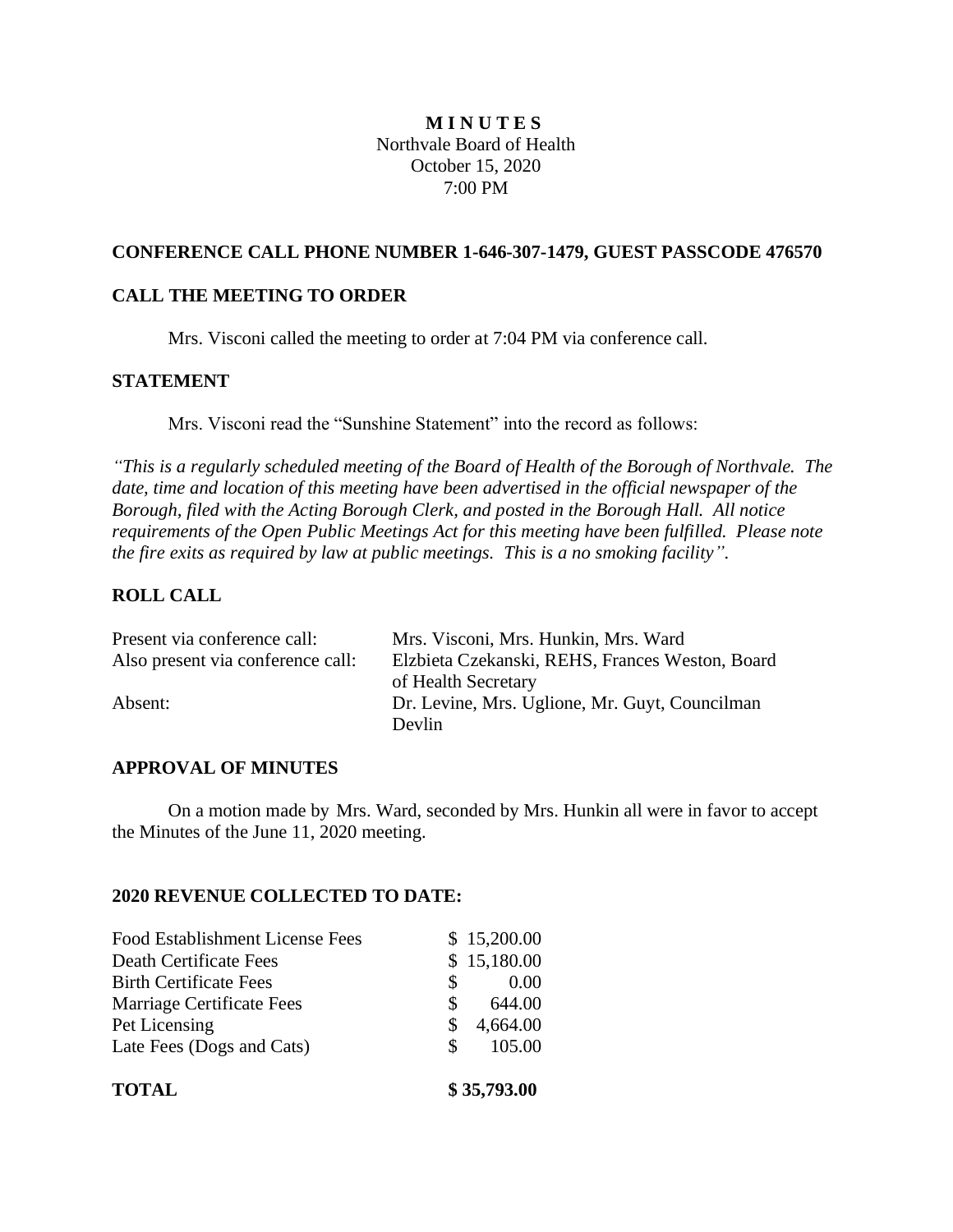### **PAYMENT OF BILLS**

Ratify and approve all bills paid between June 1, 2020 and October 1, 2020.

| <b>North Jersey Media</b><br>Legal Ad                              | \$9.98      |
|--------------------------------------------------------------------|-------------|
| <b>NJ Dept of Treasury</b><br>W. Guyt Pesticide License Renewal    | \$80.00     |
| <b>Hillsdale Board of Health</b><br>July Child Health Conference   | \$70.00     |
| <b>Hillsdale Board of Health</b><br>2020 Child Health Contract     | \$250.00    |
| <b>Office Business Systems</b><br>FTR Sound Recording              | \$385.75    |
| <b>Bergen County Health Dept.</b><br>2020 Health Contract Jan-June | \$13,626.78 |
| <b>TYCO Animal Control</b><br>June, July, August                   | \$1,770.00  |
| <b>NJ Dept. of Health</b><br>Animal License Fees, June, July, Aug. | \$17.40     |

On a motion made by Mrs. Ward, seconded by Mrs. Hunkin all were in favor to ratify and approve all bills paid between June 1, 2020 and October 1, 2020.

## **OPEN TO PUBLIC**

Mrs. Visconi opened the meeting to the public. There being no comments from the public, Mrs. Visconi closed the meeting to the public.

#### **SECRETARY'S REPORT**

Mrs. Weston informed the board members that Linda Quinn has retired. The Rabies Clinic was held on October  $6<sup>th</sup>$  at  $6:30 - 7:30$  PM at the DPW. Dr. Simon administered the shots along with Kim from TYCO. We had 33 Dogs and 5 Cats. The Flu Clinic was held on October 8<sup>th</sup>, 4:00 – 5:30 PM in the Senior Center. Gerry Grassia, the Shoprite Pharmacist, administed the flu shots. We had 15 people, 9 were employees. Gerry also went to the school and had 40 teachers/staff receive the shot. Mrs. Weston stated that Mrs. Hunkin and Mrs. Uglione terms are